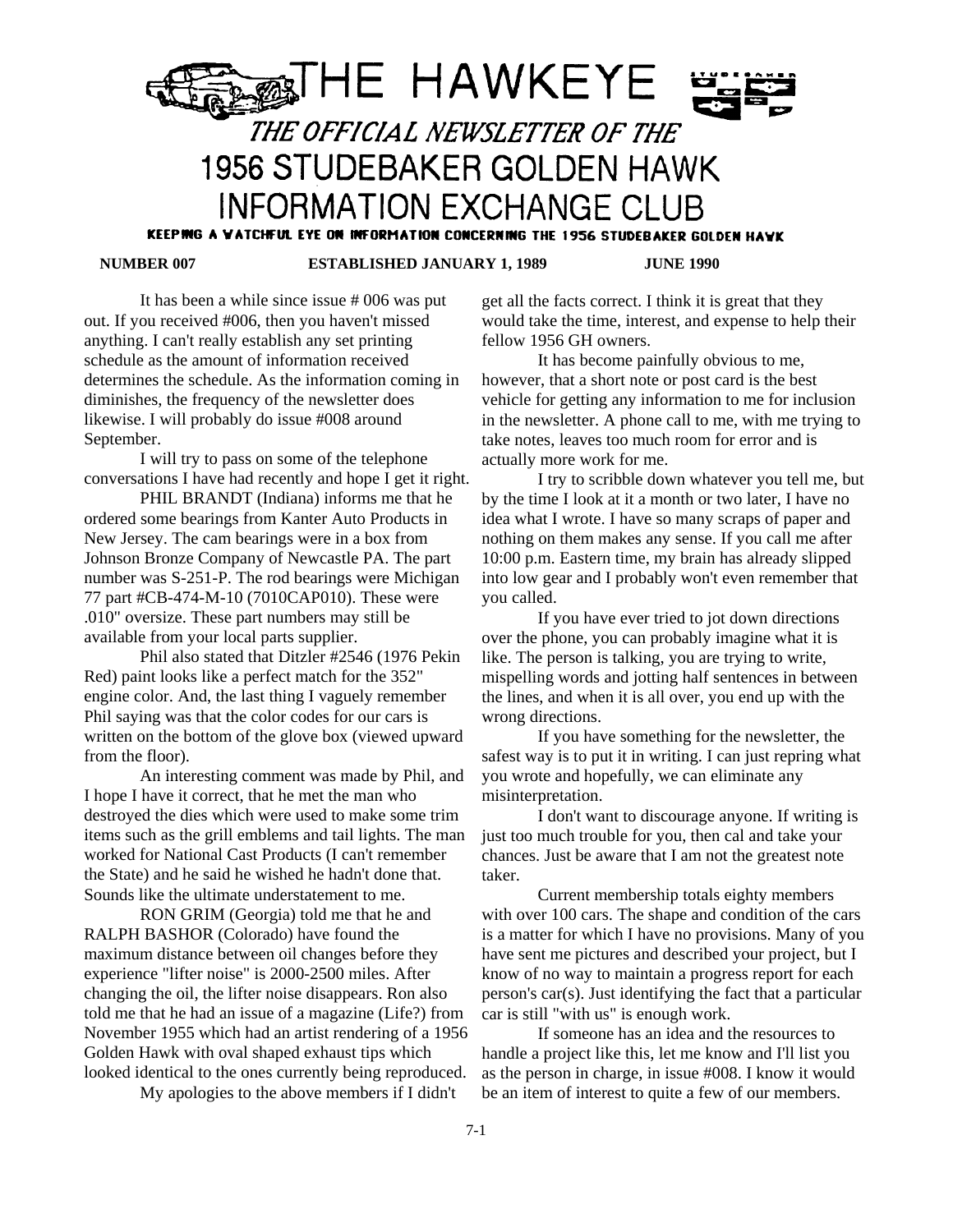LETTERS (NOTE Please check your roster if you need to contact a member.)

MYRON MCDONALD 22 E. CHURCH STREET AURORA, MISSOURI 65605 417-678-4466

I received your reply to my letter and would like all the back feaves. If possible, would you put my name & phane F in your next issue as wanting to buy a 1956 Golden Hawk (NOTE: I listed Myron's name in tastics 004 and 005, but he sent me a very generous check to help with the expenses and seems vary Interested in our fevorite car so I thought tid do it egein. If you can help Muron, please give him  $6<sub>crit</sub>$ )

BILL HOULE ROGERS, MINNESDTA I thought I would drop you a note because I found the serial number 6031653, body number 56JK7-2080, and angine number S2599 for my car. I found these in the original owners manual and chacked them with the car. I have also located another. 'S6 Golden Hawk in Park Rapids, Minn I will be poing up again soon and I will ling to get the senial number. How many have we focated? How many does the club celieve are still around?

I have listed the Old Cars Price Guide values. for Feb 1987, 1988, and 1990 (1 leat 1989). Condition  $\rightarrow$  5 4 з 2 1987 \$1500 3000 5000 7000 10000 1988 1075 3000 5500 7700 11000 1989 (n/a)

1350 4100 6800 9500 13600 1990 The 1990 Price Guide edded a \$500 parts can price. I am not sure what these cans are worth because the Oct 1987 OCPG liabs the following prices:

1650 \$300 5500 7700 11000 Does the club have a more accurate idea of price? How does the Price Guide decide on when to colup on when to go down? Are there regional price guides? What are our 1956 Golden Hawks worth, besides the emotional price we put on them? I think this would be en interesting article for one of the newsletters.

### **CHARTS SLOUGH**

Gratis, onio I am changing from Ultra-matic to T-85 670 on my 1956 GH (on which I am doing a frame off restoration) and the clutch pilot bearing is a muster to me. I have a striped 352' block which has the T-85 etteched to it When I disassembled the bell housing from the block, the pilot bearing was not the correct bearing as listed in the shop manual. It is a BCA-204L with a mechined bushing in the center. The outside diameter of the bearing fits perfectly in the cranckshaft, but the center 10.

is too ferge and had a spacer or bushing inserted in it.

I ordered new beartings several years ago from three different places and all three sent. the same bearing BCA-7109 which is supposed to be the correct bearing part # 421731 but as udu can see from my drawing, something is wrong. There is no spacer or bushing listed in the shop manual.

If usuar shuche in the club can help me in this, I sure would appreciate the help.

i am sending out 15-20 inquiries for 56 GH parts to vendors. I'll let you know what I come un with.

THIS IS THE BEARING AND MACHINED SPACER THAT WAS IN THE CRANKSHAFT FROM THE BARE BLOCK AND TRANS THAT I TOOK APART.7

macking hole in Cunkelet 4!  $\lambda_{\sigma}$  $\mathcal{C}^{\mathcal{A}}$ EARING tranamician shalt PAR † No.421731 PILOT BEARING MACHINED HOLE  $e^{\rho E \frac{N}{2}}$ **CRAMESIME**T FOR BEARING  $b^{c^{\mathcal{A}}}$ transmeastor shart fits chair etutell Pitot  $B E \overline{A} R$ <sup>N</sup> PART 10. 1/217 BEARINE,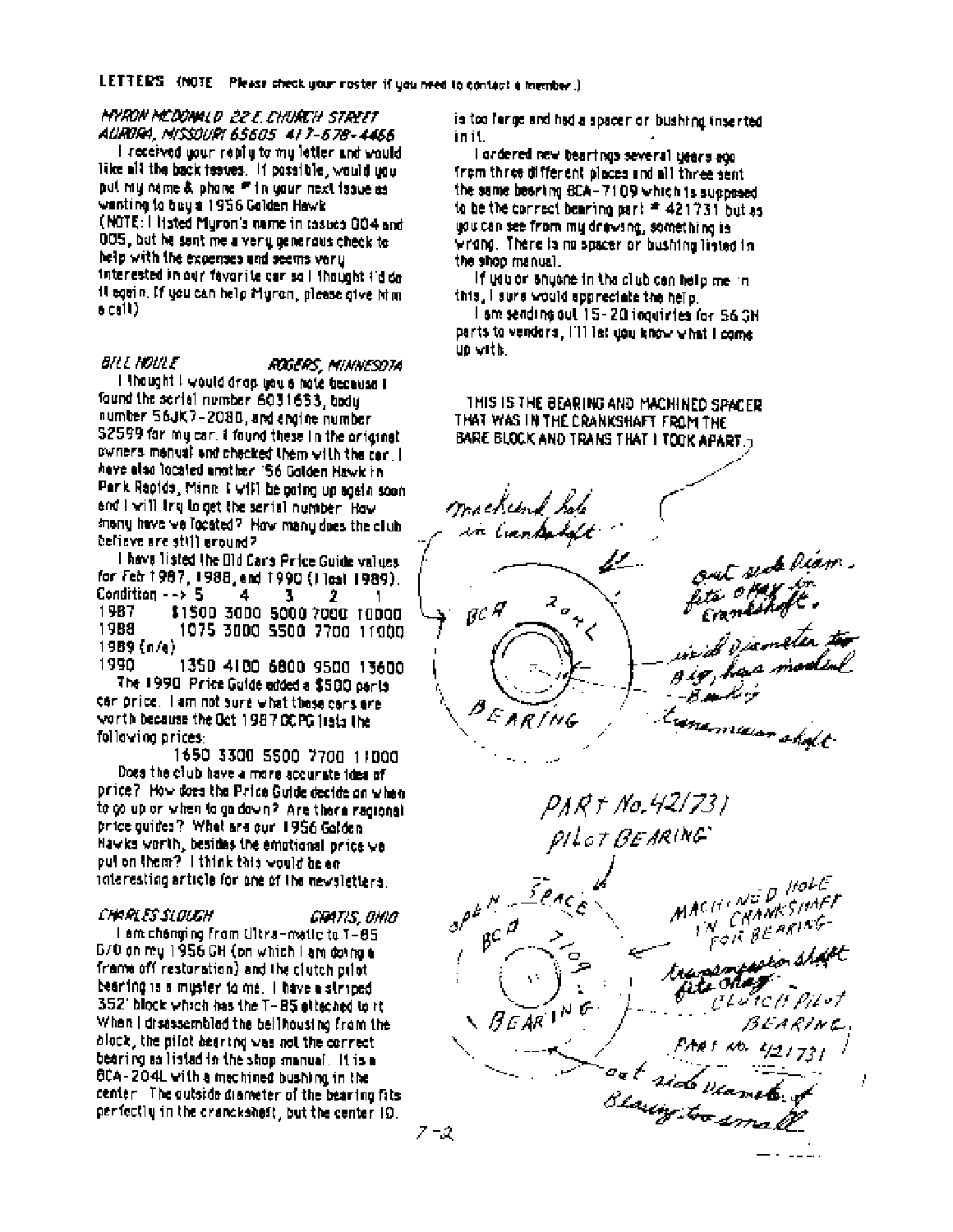### **MORE LETTERS** RICH & ROSE POE

CINCINNATI, OHIO

Enclosed is a picture of our 1956 Golden. Hawk. As you can see, we painted it Snowcap. While and Yellowstone and we are very happy. with our chaige.

We appreciate the newsletters upu have sent us. We have installed a Stewart-Warner electronic techometer model 82162 in our GH. This lach requires no sending unit, looks original in the dash, and has a chrome outer ring which matches the others. This may require a special proter at the dealer.

PLATTSMOUTH, NEERASKA JOHN RAISES The headliner in the 1956 Golden, and Sky Hawks deteriorated repidly and replacement parts were scarce even in 1967. The headling r can be replaced from a 53-55 Studeboker hardlop. The 57-58 Golden Hawk used the same. bova.

I have a 1956 Studebaker interior and exterior paint & upholotery book. It lists all the color & paint options including the spring colors. Only the Golden Hawk had the option of solid Ramany Red. I will be gird to help enyone. who has questions on his upholstery or color. combination options Please send a SELF ADDRESSED STAMPED envelope

There are live different lippes of power steering pumps used on the 1956 Golden Havk. The internal parts are different, so be sure you. identify the correct oump before proering. parts.

The color pomphiels put out by Studebeker. on the Hawks partirsy artist renditions and depict on emblem in the chrome check mork  $(Y)$ on the frant of the fin. To my knowledge this emblem never appeared on the Golden Hawk.

Some people installed superchargers on their 352" Packard engines. I've seen one set up on a Peckard and one on a Golden Hewk, They must have been "hot".

The car I have was purchased new by my faller The Sludebaker dealer even provided free insurance coverage under a special Studebaker - Packerd Concoration program. I still have a copy of the policy.

I have some new old stock 352" Packerd hand ouskels for sale at \$12.00 a pair + postage ii bought them a few years ago when I couldn't find any and then bought out a dealers stock. | also have one for a 374".

CHUCK LAMPMAN KENNESAW GEORGIA Thanks for the nice note. I do have a 1956  $GH$ . It is white over cold over white, sarial number 6800420, body number 1814, with engine 52.777 in front of a Twin Ultrematic and a 3.07 rear end. It was delivered with power

steering, but no power brakes or radio. I added these from a parts can during the nectoration. It has linted class and Studebaker script on the front fenders.

I am essentially the second owner; it wisbuilt in the Los Angeles plant, and sold new in-Riverside, California lo a Mr. Durr, now a retired Navy civilian employee living in Coronedo. He tald me he drove it from the Sludebaker desier to a Mark III dealer and I ed. efter mer ket ein edded fmmediatelly since it is sohot in Riverside. I have kept it as it was when he drown it except, during the realoration is added a redio, wind up antenne, power brakes, and was fucky enough to find an original set of carpats, a very short black wool Toop pite,

Mr. Durr last the car to his wife in a divorce. in mariy 1976 and it changed hands tyles nure. in a manth without being relitited. I bought it in the summer of 1976 from a Hollywood stunt man who nearly used it in a chase scene in the movie "What's Up Doc?", but relented since he didn't want to see the car destroyed.

i rasioned it between 1976-78. It took first of the LoPalms meet in LA, and that evening t got in it and drove it to Atlania. It took a National Second at Gattysburg, and a National First al St. Louis. I have not shown it since then but have driven it on sonny Sundays about once a month. Currently it has the curse of the sick. Ultrematic (and ten weer old tires) and doesn't get driven as regularly as it should.

N.

I am fooking forward to the Hawkeye. Newsletter  $\sim$  it is good to long in contact with people of stimiliar specific interesis.

JIM MIELKE PLAND, TEXAS Thanks for the issues I have gollan, Enclosed is a check to help with expenses.

One of my friends claims lafters for a late. MOPAR 318 CID engine work on the S6J without alteration or other substitution.

My aphrion on eiterations is that larching. frames, bashing firewalls, etc., makes me want. la vamit. Thase siterations which can be reversed without a trace don't bother me.

## CHARLIE DOWNING

6503 Anvers Blvd. Jacksonville, Fl. 32210  $(904) 772 - 1890$ 

I buy and sell Automotive Literature, Manuals & Licence Tags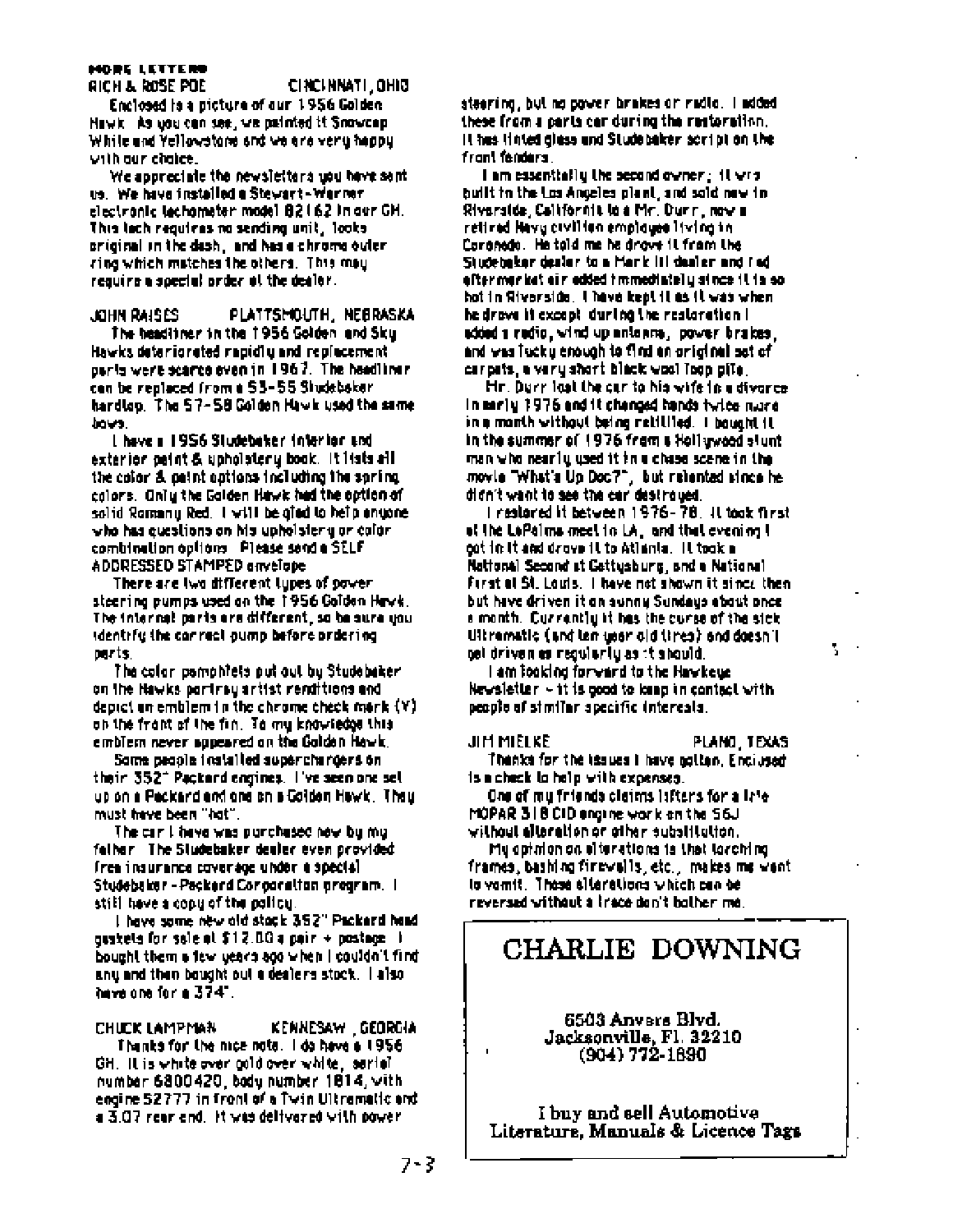### PHIL BRANDT INDIANAPOLIS, INDIANA

Well I'm finally getting around to writing Thanks soain for the back issues of "The Hawkeus" l'mienclasing a copulatimu caris production arder his you can see, except for the transmission, our cars are venusimitar. Mineis underpoing a total restoration, including engine rebuild. I feel lucky to get a car that has original paint, interior, engine, transmission, trim, & wheel covers. I even dug up the or iginal hood, although it is bent up, and am inthe process of trutho to save it. Fixing the rear corners is fairly easy, fixing the middle where it buckled over the top of the car is a metal man's nightmere ('Il keep you informed.

I'm also anclosing a 1972 sales receipt from the Gaulorsdyille Garage for the car which shows the selling price as \$60. Wouldn't upulike to buy a one owner - nunning 56.1 for \$60? I called the Garage and it is still owned by the same people (A W Williamson) | laiked to Dave Williamson who remembered the car Int belonged to his Great Uncle, Lievi Ostedahl from New York. I was told the car has been to Norway, a few trimes which may account. for the heavy metal "grab Handles" than are boited on the bottom of the frame below the fire vall

Francis Bennett, 301 Glendra Orlye, Blamington, Indiana 47401 has owned (S) 1956 Golden Hawks and still owns one. His familly has always been Studebaker Golden Hawk. lovers. He told me that one of his sons was killed while lakin a fast curve in his 1956 GH.

Jim McClellen of Buchenron, Michigan has had a black/white 56J for 20 years. Ha is Irsted in thiparts & service section of the March. 1990 Turning Wheels

Well I atlended my first Studebaker swan meet last week. It didn't take long to find out that if you want parts for a C or K bodied Studebaker (especrafiu à 56J) you need to take. some Preparation H with you. Some of the things that went on at the swap meet were. shamefull. I intend to write a longue-in-cheek. account of my observations to the editor of Turning Wheels

Getting back to the \$60 sale of the car. Mrs. Spelmann, who hought the car in Feb 1972. sold it to her dad, Max Flack of Durbin, Indiana. in Oct of that year. Max drove it back to indianal (he said it ran great) and a gear fater, put it ewey in his newly acquired barn . It sat there till i "drug" it out on Merch 12, 1990 Most of the 98,800 miles were one eviter and appearently the car was well maintained. The motor & transmission mounts are in good shape.

and there are no ridges in the culinders after. simost 100 K miles

Max Flack also has 1956 Golden Bayk = 6030407 which is wrecked an one side. I intend to buy this one for spares. He also has # 6032296, the body of which is being used to restore Ms 1958 Packard Hewk.

### WANT ADS

For sale - NOS steering wheel (1956) W-F-D-Y 568-566 56H-576) #1540365 identical to 56J except it is 3/4" larger \$250. I NOS set of std. size rod bearings (TRW) \$65. I NOS set of king pan kit (plms & bearings). \$125. 1 pair back-up lights (used need) replating) \$50 | DELCO dual point distributor (used, like new) \$85. (tach sending, unit will not fit DELCO). Also have 1 Malloru. dual coint distributor (used, very good with new wires) for a Studebaker 289" Y-B \$125. Postage paid on all items. Charles Slough P G. Box 184 Gratis, Ohio 41533 513-787-4115

For sale - new old stock 352" Packerd hand  $0$ askets \$12.00 +  $0$ ostmae (also 1 set for a 374") John Reises 42 Box 240 Plattsmouth. Ne 68048 402-298-8357

Wanted - plastic headliner bows; chrome check merk  $(ar Y)$  which as an the front of the fiberglass fins Robert M Fitch 1556 Monte Yianto Drive, Malibu, Ca. 90265. 213-456-7529

Wanted - stearing column (for power steering). stearing wheel, gesoline tenk, two near brake drums Feltoe Santane PO Box 3454 Mausquez, Puerto Rico 00709 809-851-5173

Wanted - power steering past jacket part # 533268p (30-1/4" leng) for 1956 GH WITH OYERDRIYE (or the complete steering column). Frank Ambrogio, 1025 Nodding Pines Way Casselberry, Florida 32707 407-699-8446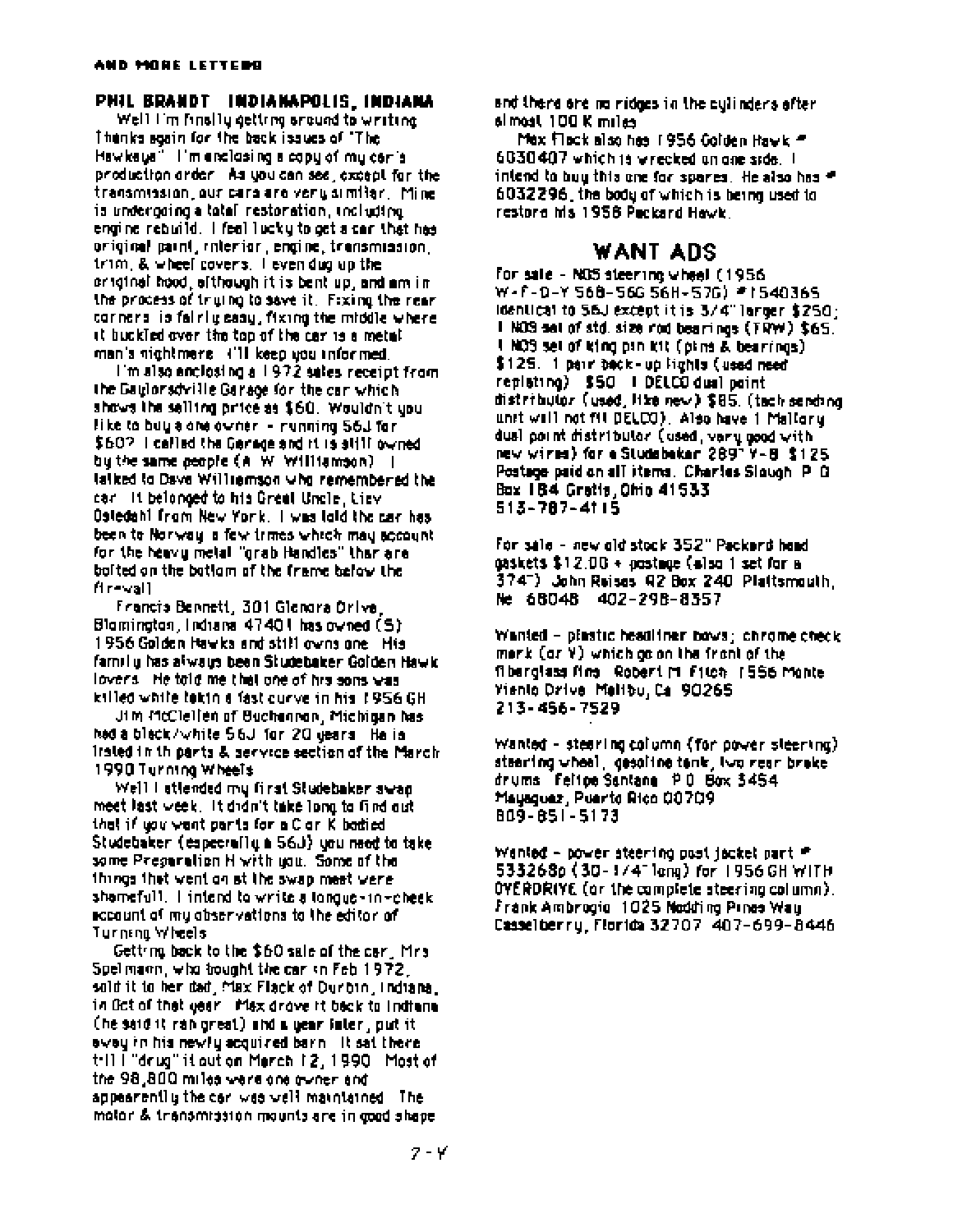4/30/90

frank Ambrogio 1025 Nodding Pines Way Casselberry, FL 32707

Frank,

Thanks for the back issues of Hawkeye. As I'm sure you're aware, the information contained in them is invaluable to a new 56 GH owner. Enclosed is a copy of the purchase order for my car and a check to help defray postage and copying costs. I've also included 2 photos of the car to illustrate a few questions I have for the 56J expert(s).

Here are some of my questions and observations:

The color of the "golden hawk" script on the deck lid was 1. was the topic of past questions. My deck lid has no script. My first impression was that it was missing, dispite the fact<br>that the owner told me he was told that some 56 GHs never had the script. My car is a very early one (6030044), and I have been unable to find any photos or drawings of the rear of a 56J with the early paint scheme (hood and deck opposite colors).

2. Since I haven't seen a rear photo, I also don't know if the ridged part of the deck should be painted the contrasting color (white, in this case).

3. A previous Hawkeys (002) listing accessories footnoted AC-2780 as not having gotten past the prototype stage. My production order lists this as an option, and the car does have original looking wire hubcaps.

4. My production order has no destination and ship via ST. Anyone know what this means?

5. My odometer says 38,000 and the owner said the guy who sold it to him said it was the true mileage but undocumented. My engine number matches the production order, but it evidently has been out of the car (for rebuilding?) as it has been painted gold with red valve covers. It doesn't run well<br>at all, and an initial compression chuck had the cylinders varying from 90-120 (most likely valves), all of which makes me think the 38 should be 138, but who knows?

6. I find it incredible that the 56J im has not be given milestone status, in light of some of the other names which appear on the latest lists. Even Stude haters would probably concede that this was one of the first mass-produced muscle cars. It is also an obvious progenitor of the 62-64 GT Hawks (milestones), although they look more like Sky Hawks. I quess.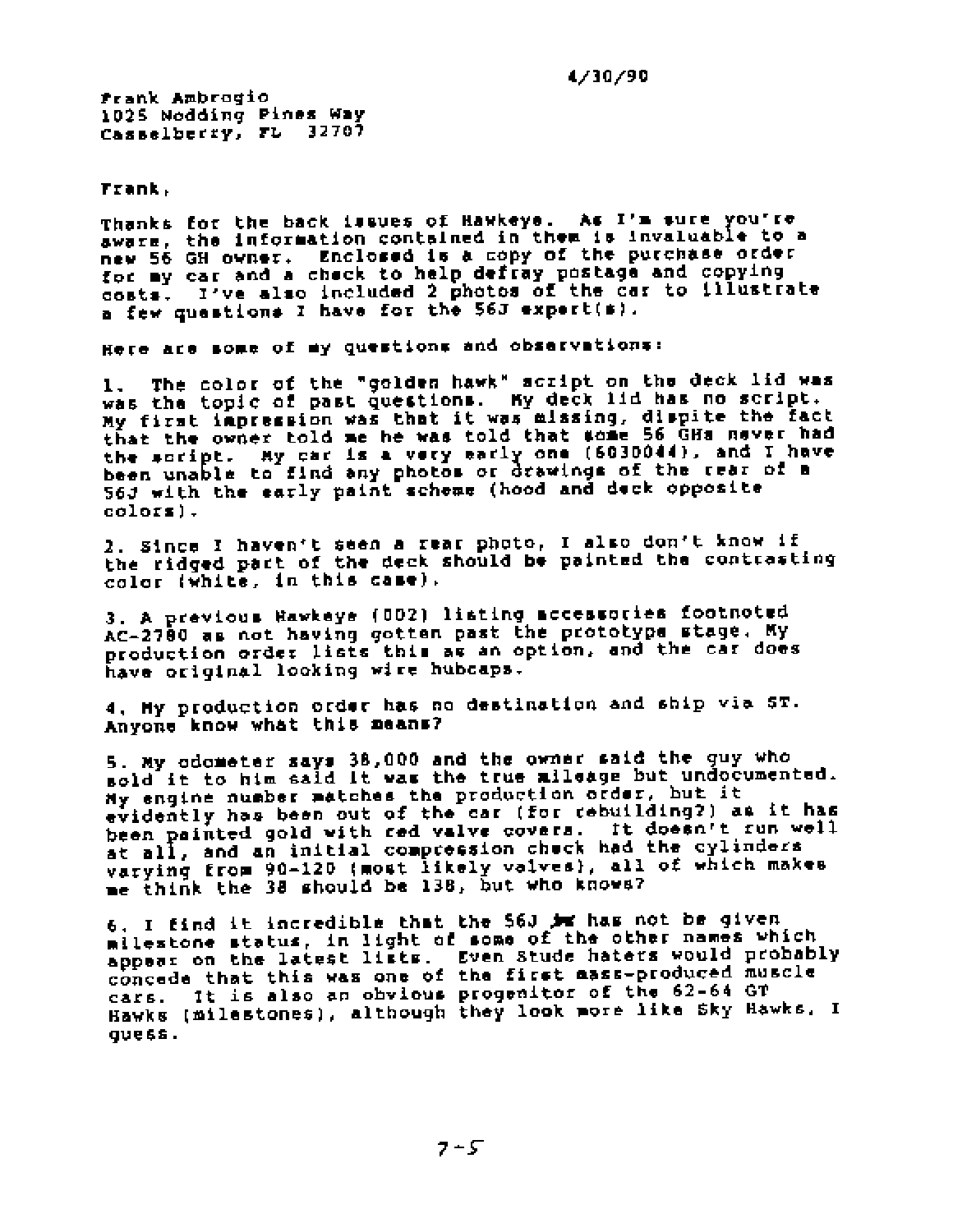Thanks for all your efforts, and I hope your enthusiasm continues. Mine usually wanes after 2 or 3 years, and I wind up looking for some new unique (oddball) car project to thruw ayself into. The only other "Studebaker" I've owned was a<br>'58 Packard Hawk, which I sold for \$40 after the left rear avself into. axle snapped at the wheel and left me brakeless to skid safely to a stop after pushing in an iron cemetary fence (I quess I took that as a bad omen.)

Looking forward to the next newsletter, Bi John

> Bob Lehr 5 Hayward Street Bound Brook, NJ 06805  $(201)$  469-1077

NOTE: Bob sent two pictures of his car and although I could not reproduce it here, the trunk logics hike one from a 1957 or later Hewk. The keuhole is focated at the top of the flettened/ridged area. This is certainty possible for a 34 year old car. If the trunk had been damaged at some time, it would have been casu to switch to a later vear trunk. Even a body shop probably wouldn't have noticed the difference, or the owner may not have cored. As for the wire wheel covers, it certainly would be interesting to compare the covers (AC-2780) on Bob's car, to the regular wire wheel covers (AC-2425) to see if there is a difference. Newman & Altman has been known to make an occalsional error in transferring their data to the production order form they send to us. If you suspect this has happened to you, write to them and request a clarification I John Wollis' production arder listed his engine # as \$2448 get indicated an overdrive transmission deff Hinshaw's production order listed his angine # as 82648 which I assume should be 52648.

### HEADLINGER) NEWS

Loge Enterprises specializes in Studebaker interior panels. Currently, they produce the interior kick panels, rear shelf panels, and door panels. I am talking about the cardboard material, not the vinut covering I wrate to Erme Logs to ask if he had any plans to produce the cardboard headliner so many of you have asked about previously. Here is Ennie's reply:

### Dear Frank.

 $\overline{a}$ 

Thanks for thouiring regarding the 56 Golden Hawk headliner. I have had numerous inquiries over the pastypars. I have not been able to locate the exact material.

I have enclosed a sample of mater ia! I have recently found. It's close, but not exact. What do you think? I slso need a pattern

I looked tale hoving the perforated cardboard produced but I can't afford to buy in large enough quantity to make it cost effective. I also looked into having some boards drilled or making a jig to punch the toles. Again, it is too expensive for payback. I have siso thought of silk screening the hoies on.

Please respond with your thoughts about sample

Thank You, Ernie Loan

The sample Ennie sent was about half the thickness of our requirements, the holes were also smaller. and closer together

If anyone has any ideas or can provide erine with an exact pattern, his address is Loga Enterprises. 5399 Old Town Hell Road Esu Claire, Wisconsin 54701 The phone number is 715-832-7302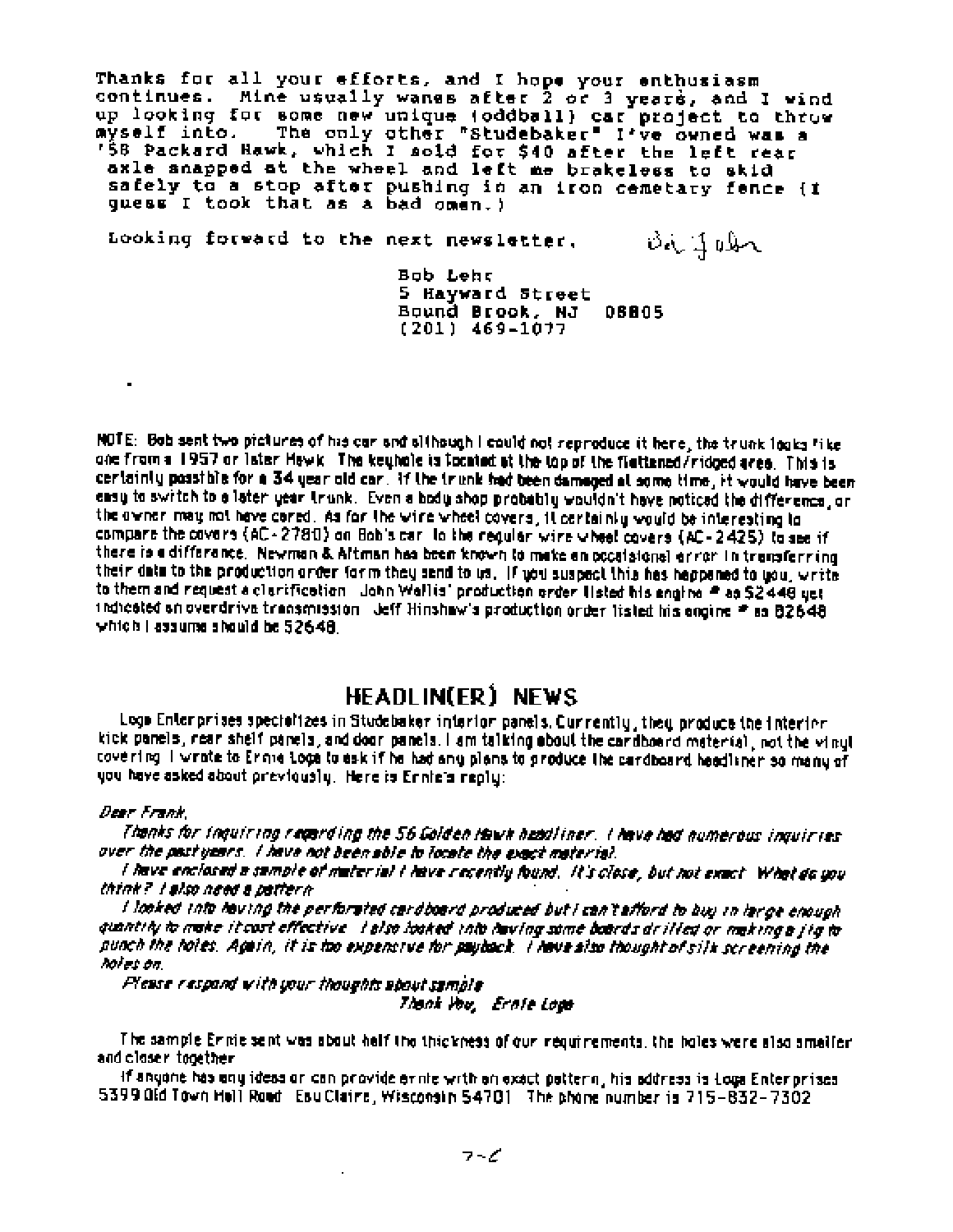To: Hawkeye

 $H_0, 29$ January, 1990

Notes on 56 GH Restoration - Window Regulator Repair - The window regulator on the driver's side usually wears out first because it is used most. Quite often a driver's side regulator is not available for replacement. If a passenger side requlator can be obtained, a repair to the driver's side regulator can be made using parts from the passenger side regulator. The repair involves drilling out the rivets which sacure the gear driven element to allow replacement of the drive gear. A similar operation is required for both regulators to allow replacement of the defective gaar drive with a "good" gear drive. The gear drive. The driver's side regulator using pop rivets.

Rear Wheel Outer Grease Beal - The rear wheel outer grease seal is bacoming hard to obtain (National No. 5403). I rebuild the grease seal by removing the worn felt grease seal and replacing the felt seal with a new neoprene seal. I utilize a drill to drill out the spot weld used to secure the seal to the holder. I then utilize a new neoprene seal and use a two-part epoxy to fasten the new seal in the holder. I have a number of rebuilt grease seals available (cost is \$20.00 per seal). The inner grease seal (neoprene) is available from CR Industries (P/N 13165),

Heater Blower Motor Interchanges - I have utilized Brand X heater blower motors as purchased at a swap meet for replacement of the Climatizer blower motors. Quite often the Brand X blower motors have a clockwise rotation whereas the Stude motors operate counter clockwise (CCW) in rotation. The Brand X motors can be changed to operate ccw. Most often a wiring reversal at the motor brushes will result in reversal of rotation. However I have run into cases where the field and brush witing both need to be reversed.

Coolant Recovery Systems - I have installed coolant recovery systems on my Studes. I utilize 0.5/1.0/0.5 inch "U" channel sheet metal stock to build a bracket for installation of the coolant recovery overflow bottle. The bracket is attached to the fan shroud (generator side) and the recovery bottle is attached to the bracket. During the winter months, I also utilize a radiator restriction panel in front of the radiator to restrict cooling air to the radiator. The general design utilizes a sheet of epoxy fiberglass which is sized to fit the front side of the radiator. I then cut a 15 inch diameter hole in the panel so that cooling air is provided only to the exposed radiator surface. This allows quick warm-up in winter months.

Headlight Switch Repair - In the last newsletter, I described the methods I used to facilitate repair of an inoperable headlight switch. I recently was able to purchase sheet stock of a bakelite insulation material suitable for replacing the "fish" paper insulation as used in<br>the headlight switch. For those who would desire sheet stock bakelite material sufficient for 2 switch repairs, please send me a SASE and I will send you the material free.

Hawk Temperature Gauge Failures - I have had more than one temperature gauge failure in the Hawks that I own. The Steward Warner gauge uses internal wire-wound remistance elements wound over heat sensitive metal pieces (2) which in conjunction with the sending element resistance change with temperature causes the gauge indicated temperature to indicate temperature of the water passing over the sending unit in the left bank engine head. A common fault that occurs is that the sensor indicates too hot a temperature. This is verified by utilizing a candy thermometer in the radiator overflow tank while simultaneously monitoring gauge temperature. The problem that occurs is that the ref-<br> $7-7$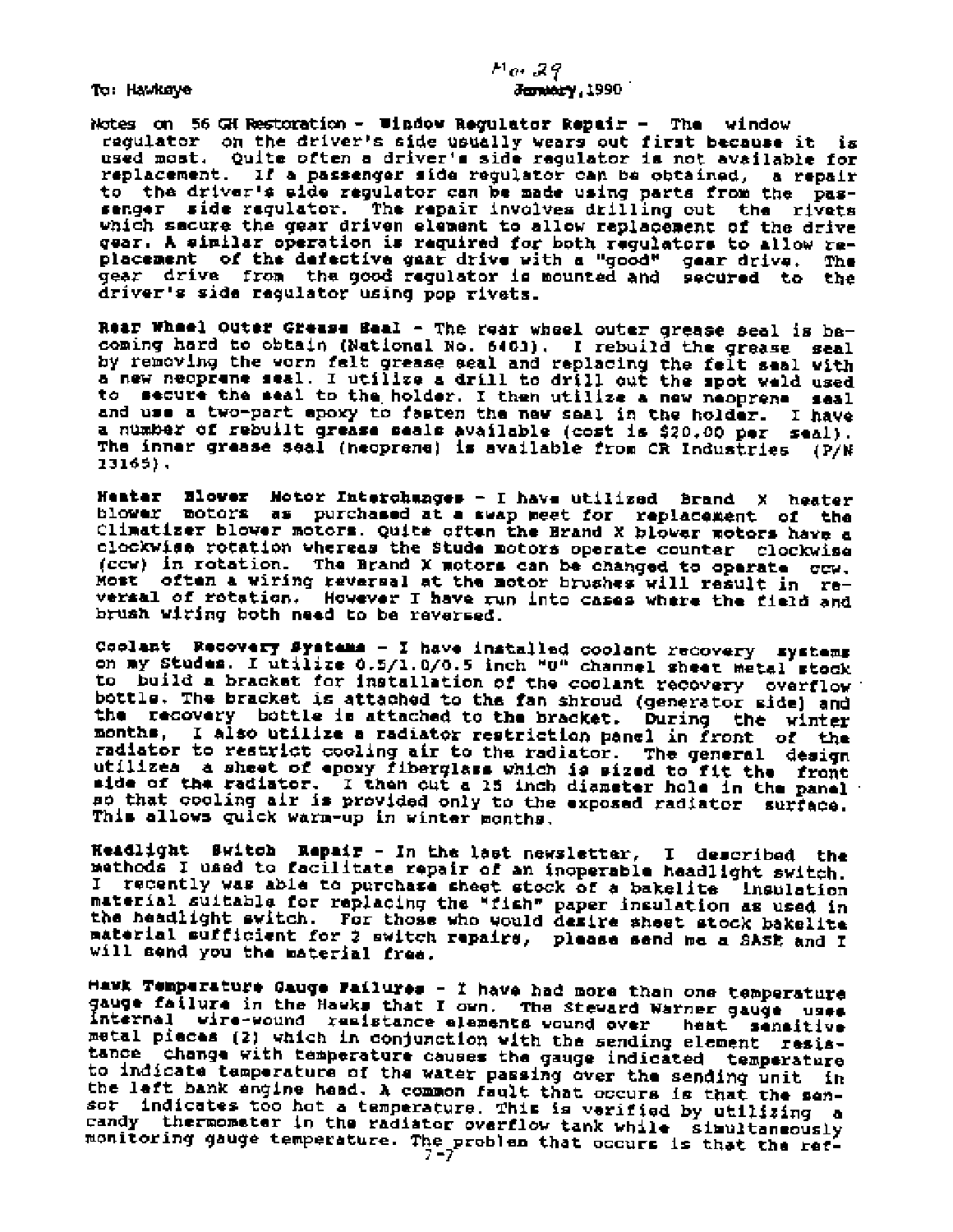erence wire-wound resistance (internal to the gauge) which is in series with the sending unit has a turn or two short out to adjacent turns causing a lower resistance value for the reference resistor. This increases the voltage as applied to the sending unit. A temporary<br>fix that I have used is to install 2 each 1-ampere diodes in series with the lead to the temperature sensor on the left bank head (sae The use of two diodes in series with the sender reduces the  $drawlnq$ ). (and current) in that leg and thus allows the reading to be voltage close to candy thermometer indicated temperature (at 180 degrees). The l-ampere diodes are available at Radio Shack (approximate cost is \$1 for two diodes). I have used this fix for temporary repair until a replacement gauge is obtained.

also check out gauges by connecting than to a mensor with the Ι. gensor impersed in heated water and utilization of the candy thermometer to verify that water temperature for the heated water at 180 degrees is the same as gauge indicated temperature.



Stewart Warner also has "new style" temperature gauges which will work in the Hawks (cost approximately \$23). You must be sure that the<br>gauge is compatible with the Stude temperature sending element if<br>purchase the new type gauge (Part No. is 82300). you

Emergency Brake Cable Replacement - Prior to installing a new or used emergency brake cable. I clean the cable and apply LPS-3 preservative to the cable and cable shroud surfaces. The LPS-J provides a wax-like<br>lubricant to the surfaces. This will extend the life of the cable since it is permanently lubricated and repels moisture. I live in a rainy climate and thus I take precautions to avoid moisture (rust) problems.

Heat Gun Evaluation - I now have had an opportunity to try 3 different heat guns. Two of the three heat guns provided a heat capability sufficient to remove under costing. The two brands that allowed easy removal of under coating included "Wagner" and "Milwaukee Tool Co". Generally speaking, a heat gun must have a 1500 watt capability at its<br>highest setting together with a "tip" temperature of 1000 degress Fahrenheit. The approximate cost of the heat gun the \$55.<br>Claude of Seven

10720 S.E. 290th St. Auburn, WA. 98002 Phone (206) 735-3127  $7 - 8$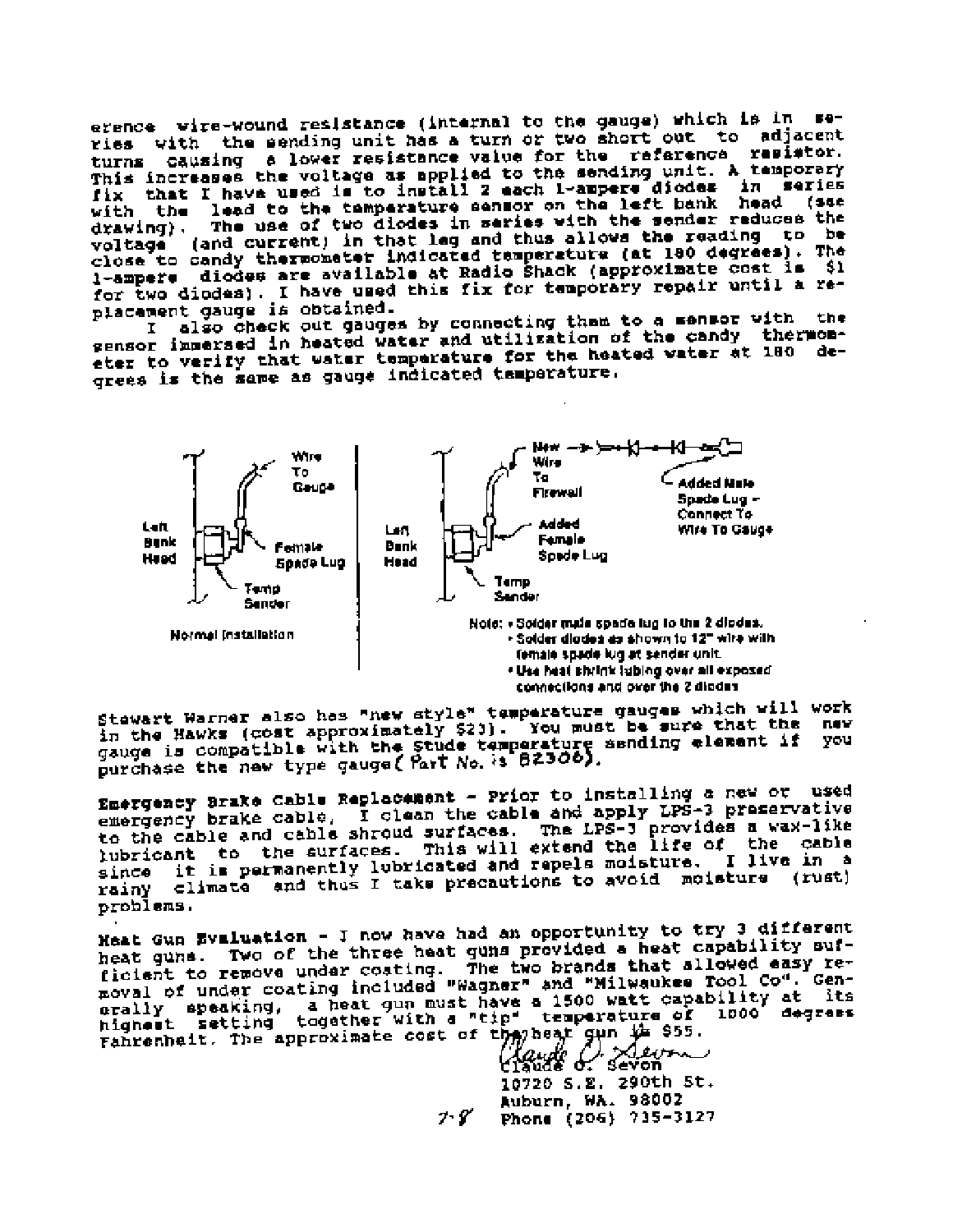



PACKARD V-8 ENGINE PROBLEMS

For many years, hydraulic lifter clatter and bearing failure has plagued the Packard V-8 owner. This has been such a common complaint that very. very few V-B owners have not experienced this failura.

After two years research and analysis, we have discovered that these problems are due to one culprit-an inferior oil pump! The original pump carried superior pressure and volume; but, since the pump's shaft was not properly designed to utilize a bearing, the shaft began to wobble thus sucking air into the oil stream. In addition, under laboratory check, it was discovered that the pot metal cover plate on the bottom of the oil pump. would swell under high speed operation thus allowing more air to be sucked in. These problems have occurred as low as 25,000 miles, but usually become very serious at approximately the 75,000 mile range.

The oil system within an engine is similar to the blood in our bodies in that it cannot tolerate any air. The hydraulic lifters cannot dissipate the amount of air being introduced into the oil system allowing them to collapse causing extreme clatter. Ignoring this problem can result in severe valve problems with a top of a valve baing knocked off and, in turn, will ruin the piston and/or engine block.

Crankshaft beerings, both rod and main, gradually become worn out due to the volume of air miked in with the oil. This results in lowered oil pressure which compounds the problem as well as ruining the crenkshaft itself. All of the above problems are entirely due to the faulty oil pump. Beyond that, there is absolutely nothing wrong with the Packard V-B engine either in design, engineering or its ultimate longevity.

Packerds International is proud to re-introduce their redesigned oil pumps to their members. These pumps have been produced to eliminate the problems indefinitely! They can be sold strictly on an EXCHANGE BASIS so when ordering one do not fail to ship us your old pump. There will be no exceptions to this!



CAUTION. Merely changing your oil pump will not necessarily eliminate your problems. Since your hydraulic lifters, rod and main bearings and, quite likely, your crankshaft are already in poor condition, just changing your oil pump will not put your engine in perfect condition! All these items must, in nearly all cases, be renewed plut the application of the redesigned oil pump in order to have the assurance of possessing a truly line engine that will yield untold thousands of miles of driving pleasure.

Remember, to order this new pump, send your order to:

PACKARDS INTERNATIONAL 302 French Street Santa Ana, California 92701

slong with your check fire \$100.00 plus shipping, plus your old oil pump! Remove and retain the oil screenstrainer assembly by screwing it off as we do not need or want it. Following these instructions will eliminate your V 8 problems"



WIRING HARNESSES - We have a complete line of PACKARD harnesses available, please write for information on the harness you desire.

(714) 541 - 8431 -

1935-1936 Jr. Tail Light Lenses. Glass Reproduction . . . . . \$30.00 each lense.

フーラー

3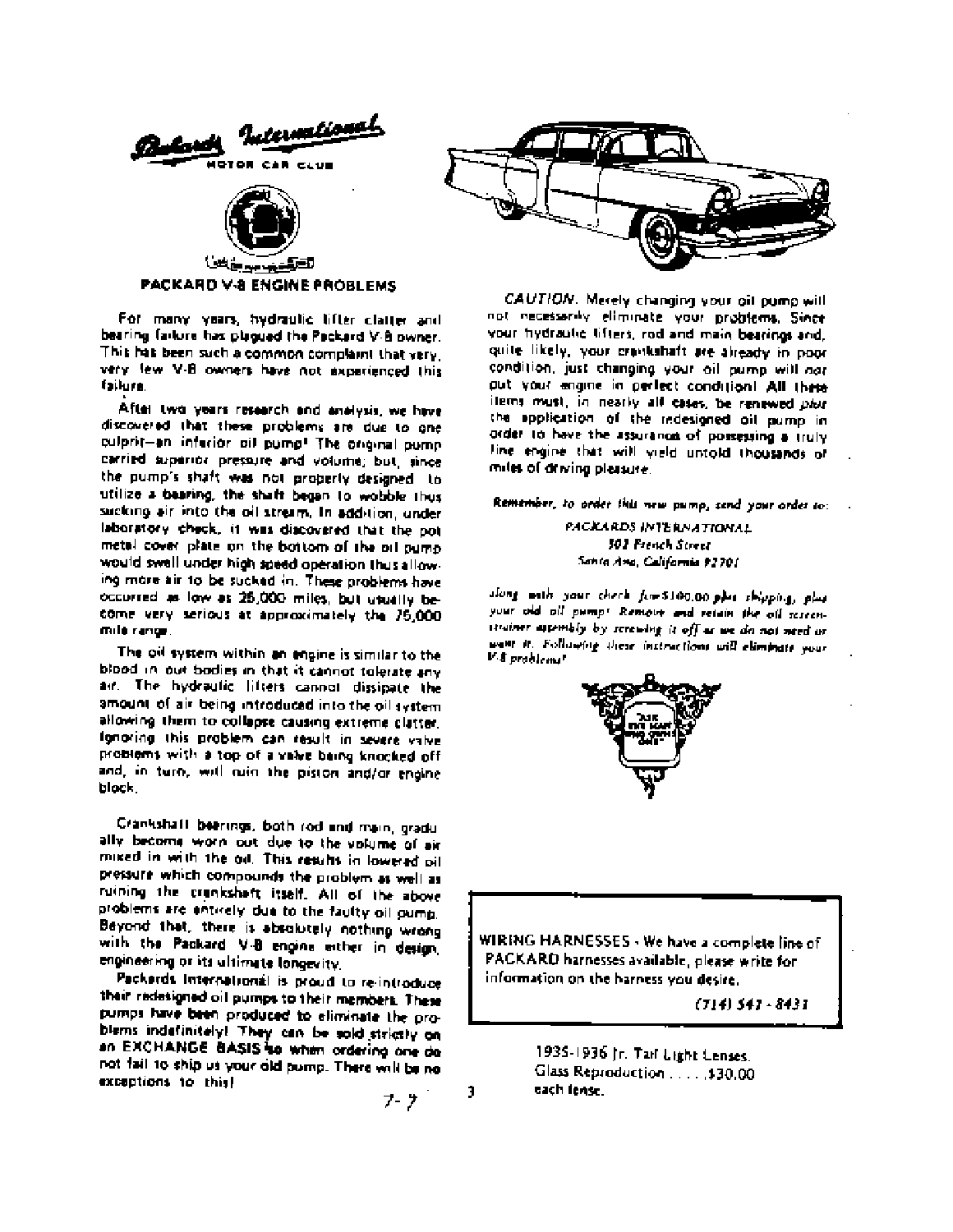# INSTRUCTIONS for INSTALLATION

## Rear Antenna Kit AC-2775 Coupe and Hard Top Models 1953-54-55-56

- Using the drilling template supplied in hit AC2775, locate and center punch location of the two onlering mounting holes. Use I. & R sides for left and right fenders.
- On centers located in Step 1, drill  $\tilde{Y}_1$  holes, preferably with a hote-saw and elangate the holes Ya" vertically. Clean burn from the holes. N
- Assemble fower spacer C to base B and insert threaded neck thru hate in funder, long side of spacer to front. Keep lead-in toward wheel house panel. ø
- with rul F. If more than six threads are exposed, reassemble with  $\%$  1.0. spacing Place rubber pad D and chrome excutation E over the threaded neck and secure woshers between 8 and C.

 $7 -$ 

- E Insert antenna mast G and secure with black plastic cap nut H. Tighten with fingers É  $\overline{\mathcal{L}}$
- Whichever onterno is installed first, adjust it for vertical alignment by spreading the antena is vertical as seen from froat or rear, and if the spacers bave been correctly the legs of lower movement bracket A to that when held against the wheethouse panel ō

oppembled the onlying will slope to the rear approximately 15° from the vertical, matching the slope of the swept back tail lamp.

T Install the second anterwa was you did the first. The right ontenua has no lead-in.

**8** Chill We'll holes to mount the bose brockets A, keeping their canters so as to leave the twa at the same angle of slape. Bair the brackets to the wheelihouse panels putting the sealing nuts on the wheel side.

- inepect the contensive for slope and vertical alignment. Make slight final adjustment by beed or started to the started of the started of the started of the started of the memory of the started of o.
- 10 flux the feed-in wire forward and along the left side of trunk, behind braces as<br>10 fluxes and actual to the most contained to the fact side of trunk, behind braces as illustrated. Bring lead in under rear of seat and under carpet to left and of dash lines, then up behind edge of padding and under panel to the radio.

**Dublet** up two minutes; hane to a weak stallon between 600 KC and 1000 KC and hun the val-**Tadia** antenna "padder" of radio set to this antenna. Do this by fiia to the length you intend to use for distant reception. Let the in Tur

**BOTTOM VIEW OF 'A"** SAME TEMPLATE REVERSED **TEMPLATE** 日野 ±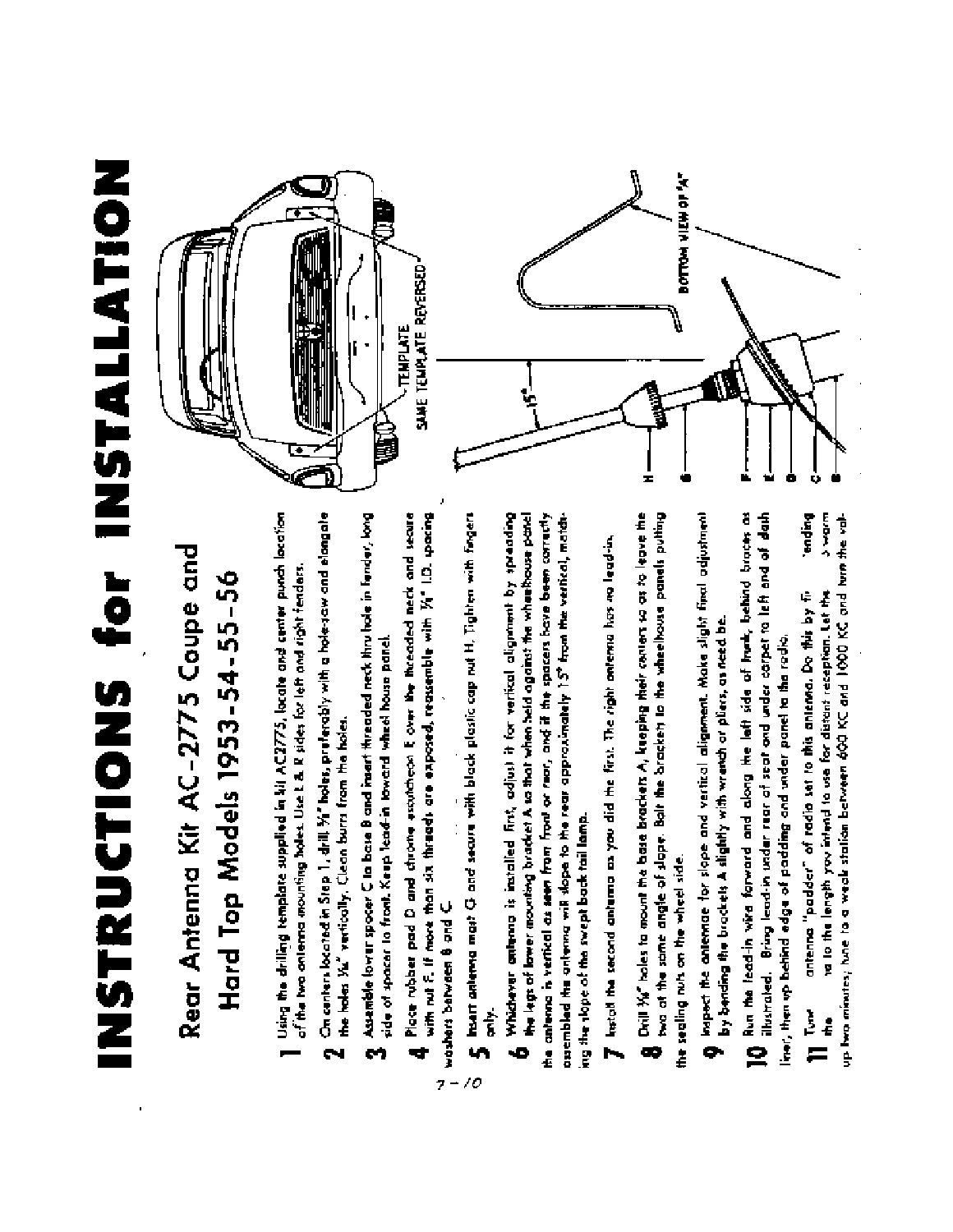